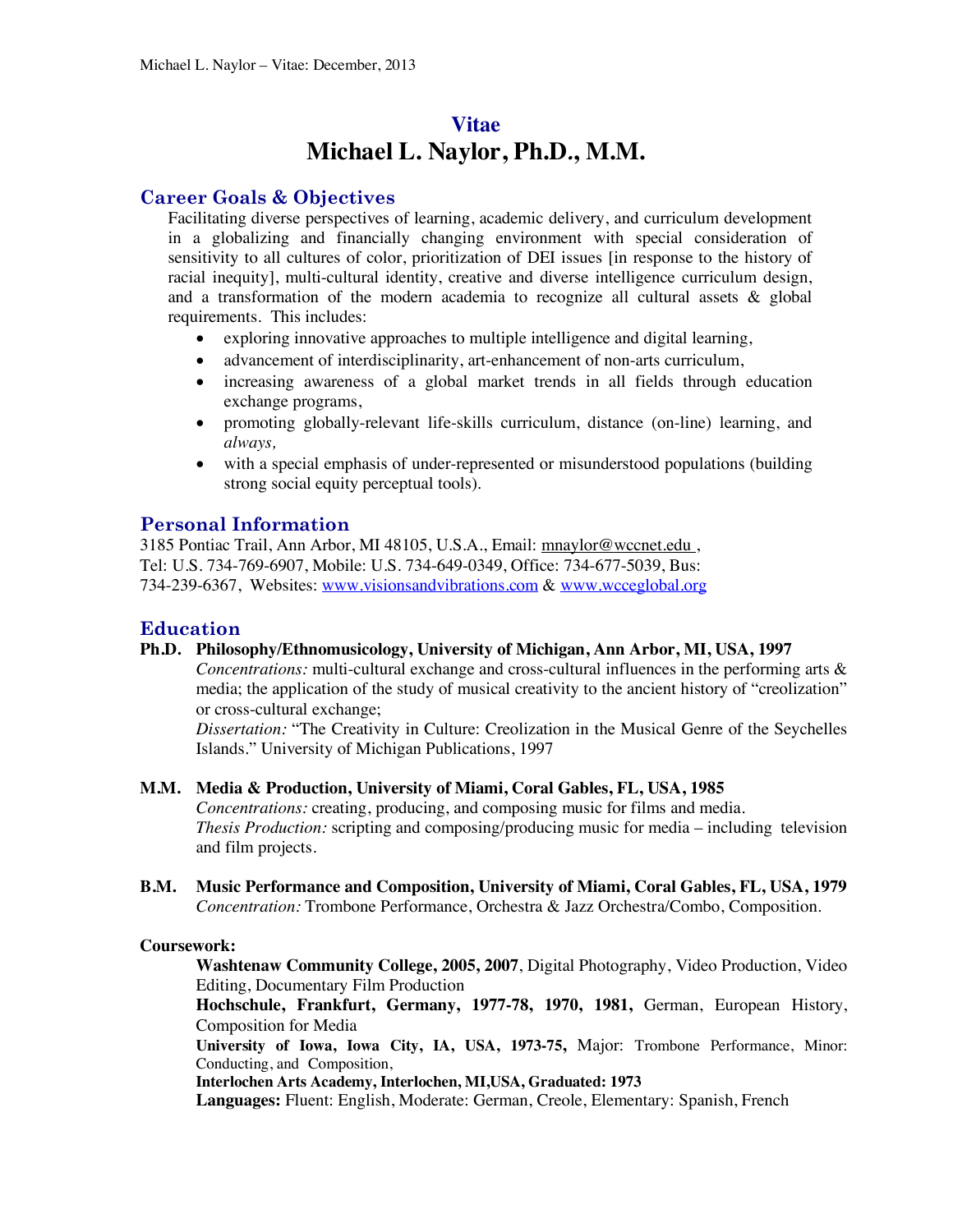**Music Performance:** Vocal (multi-lingual/cultural), Composition, Keyboards, Percussion, Trombone, Acting/Musical Theater, Theatrical Conducting (Musical Theater/Opera)

# **Employment: Professional Administration / Education**

## **Lecturer, Comprehensive Studies Program/Bridge Program, University of Michigan, Ann Arbor, MI, USA, 6/2013- present**

*Summary:*

- Instructor of CSP 100 and 105 Academic and Life-skills, and Race & Ethnicity classes for University undergraduates;
- Instructor in Summer Bridge program: helping transitioning students develop life awareness, time management, social lifestyles, and research skills essential to success in a major university environment;
- Instructor of "Insider/Outsider" literary and writing class: including professional training of documentary style film production for students to "create" and place into the world their ideas and *brilliance* through digital film production.

Contact: Assistant Director, Dr. Dwight Fontenot, delfon@umich.edu Tel: 734-764-9129.

## **Faculty, Global Perspectives, Washtenaw Community College, Ann Arbor, MI, USA, 2019 to present**

*Summary:*

• Assisted in the development of, infrastructure and mission of a global perspectives department, that includes: languages, humanities, philosophy, history, and the arts. More to come;

#### **Faculty, Performing Arts, Washtenaw Community College, Ann Arbor, MI, USA, 1994-2018** *Summary:*

- Advised/supervised PT instructors, 400+ students in both career and general education music instruction;
- Developed curriculum for two-year degree and certificate programs in Media Technology;
- Doubled credit offerings in "World Music" Appreciation and for creativity in the classroom courses for Primary Education programs at Eastern Michigan University;
- Developed flexible agency account and revenue generation system for performance program, created community-based interdisciplinary studies program, and increased media connections and performance opportunities within college and community;
- Created a successful "track" system for instructing music theory based and evaluated upon student goals -- including a strong assessment component;
- Managed budget and administrative operations for the Music and Culture studies programs.

*Awards:* "Outstanding Instructor" or "Instructor Merit Recognition" or "Bravo" Outstanding Instructor award from the President, 1995-1997, 1999-2002, 2004-2009, 2012-2018

Contact: VP Kimberly Hurns, khurns@wccnet.edu Tel: 734-973-3300 Verify: Human Resources (WCC) Phone: 734-973-3497 Fax: 734-677-5415

#### **Director, Visions and Vibrations International, LLC, Ann Arbor, MI, U.S.A., 2005-present** *Summary:*

- Co-created a higher education "production" co-op for the development of cultural interdisciplinary dissertation through arts-based text and media development;
- Fund-raised over \$150,000 for the production of: "Our Musical World: Exploring Humanity's Creative Diversity" and an interdisciplinary website for cross-cultural/interdisciplinary dialogue at two levels: Student/Reader and Professional;
- Produced numerous mini-documentary segments based on "Our Musical World" topics, including: Perceptions of symbolism (Native American), The History of Cultural/Racial Biases through the music of the African Diaspora, The Influence of Religion to Music (Middle East/N. Africa), European Evolution – the modulating influences of imperialism and classicism (Europe), Minority status and creativity (Jewish and Romani), Community Enhancement and Rites of Passage (Africa and Pan Latino cultures), Honor &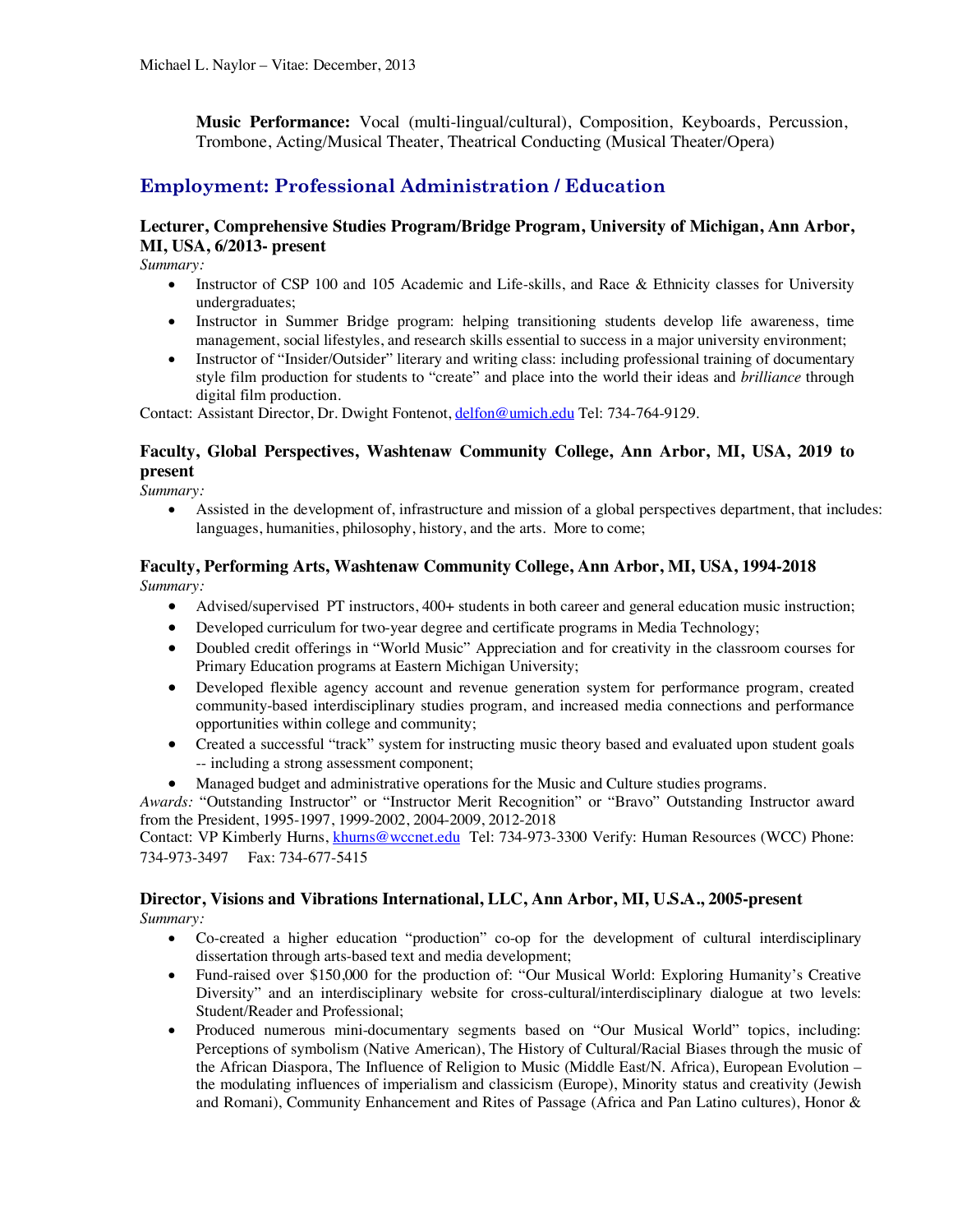balance in Asian storytelling (India, China, & Japan), and Creolization in today's World Performance practices (Jazz and International Fusion). Work is currently ongoing to create interactive multi-media ebooks: "Our World" global interdisciplinary studies and professional community network.

#### *Awards:*

- "Outstanding Innovation" Liberal Arts Network for Development (LAND), February, 2010. The award was cited for the development of the "Our Musical World" project, for its interdisciplinary nature and approach to teaching important "global life-skills" within the construct of a General Education course;
- "Independent Publishers Award", July, 2009, Category: Academic/Education. The Silver Metal was received based on interviews in 82 cultures and interdisciplinary approach to life-skill education.

Contact: Board Chair, vvi@comcast.net or Tel: 734-239-6367

## **Founding Member, Board Chair, World Center for Creative Education (501c3), Ann Arbor, MI, USA, 2008 - present**

*Summary:*

- Assisted in the creation of a 501c3 for the exploration of multiple intelligence, globally equitable, curriculum development and assessment programs;
- Served as board member and chair in integrating research in globalization into curriculum development;
- Helped with fund-raising and attachment of products created by the Center to area colleges and universities providing student internship and faculty professional development funding through low-cost production of enhanced e-publication royalties.

Other: funding for research and presentation travel and expenses provided by the Center. Website: www.wcceglobal.org. See also: YouTube videos: ourworldvvi

## **Assistant/Adjunct Professor, Wayne State University, Detroit, MI, USA, 1994-1998, 2004-Spring 2011**

*Summary:*

- Developed a "World Music and Culture Appreciation" Program for both graduate and undergraduate students. Courses have perpetually maximum enrollment with 50-80% average of International Student registration; Taught courses and created a world music and culture exchange program for local international artists in from the Detroit region;
- Supervised graduate students with interests in "ethnomusicology" or related interdisciplinary/multicultural topics;
- Planned and implemented special performances and lectures to enhance the pedagogy of the department in favor of a more global vision.

*Awards:* 

• International Student Association: Certificate of Appreciation, 2004, 2007, "for Assisting students by Validating their Cultural Heritage," "for Helping International Students Adjust to American Culture."

Contact: HR (313) 577-2017 , Fax (313) 577-8767 or http://www.hr.wayne.edu Reference: Dr. Norah Duncan, Assist. Chair, Fine and Performing Arts, ac8468@wayne.edu Tel: 313-577-1775. Reason for leaving: FT position was justified from high course enrollments. New FT hire now teach all classes previously taught by adjuncts.

#### **Department Chair, Washtenaw Comm. College, Ann Arbor, MI, USA, 1995-1997, 2001, 2002,**

**2005, 2012** *and Acting or Co-Chair in three semesters due to Chair death and department transitions as required.*

*Summary:*

- Chaired Performing Arts Program after death of founder;
- Program was designed with heavy orientation to multi-ethnic and career development for musicians. Supervised Music, Dance and Theatre areas;
- Created new Dance and Musical Theatre faculty positions; raised bond monies for Dance and Recording Studio addition construction, and created Associates Degree program in Jazz & Contemporary Music;
- Managed budget and administrative operations for the department.

Other: Salary \$3,000 plus release time. Contact: Dean – Bill Abernathy, Tel: 734-973-3356. Reason for leaving: Left chair duties to complete Ph.D. (above), research and write international texts (below), and to develop faculty professional development initiative -VVI (see above).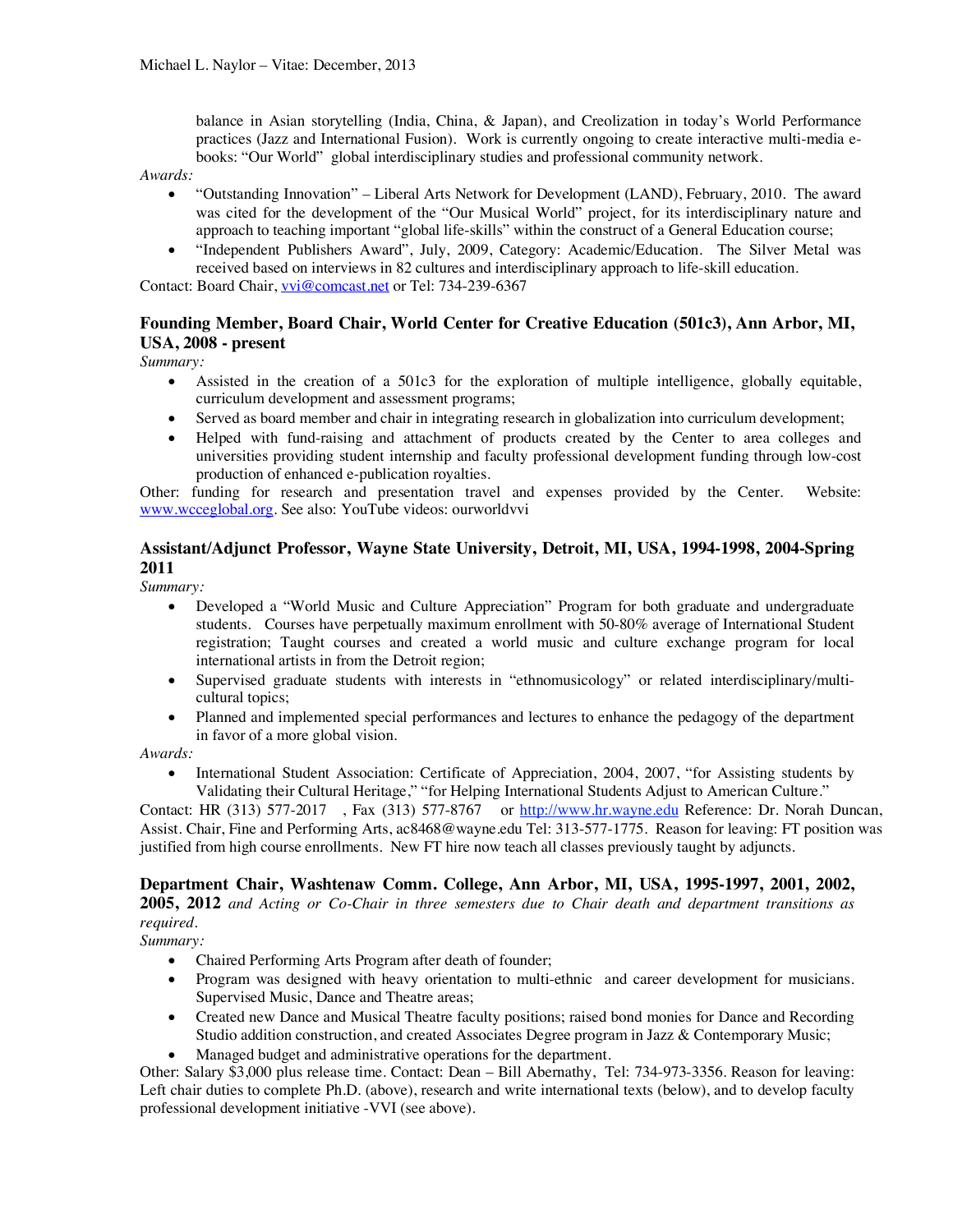#### **Board Member, Institute for the Healing of Racism (Michigan), Royal Oak, MI, USA, 2005-** *Summary:*

- Served as President of the Board for the regional Institute for Healing of Racism;
- Consulted with Board members from across the United States in determining projects to address alternative educational and institutional programming for the addressing racial problems and perceptions in American education;
- Duties included grant writing, approving budgets, interacting with numerous local, regional, and federal institutions in creating educational and media programs and materials.

#### **Assistant Professor, Ethnomusicology, Wayne State University, Detroit, MI, USA, 1992-1994** *Summary:*

- Hired from International Search, developed courses in World Music Appreciation, and world Jazz performance (with strong emphasis on Caribbean / S. American, and Middle Eastern jazz);
- Developed internship opportunities for Music Business students. Resigned after one year to accept the position at the community college. My goal was to extend my orientation of Ethnomusicology (Peoples music) – to the enhancement of instruction, rather than solely for the purpose of research limited to my field or the expectations of tenure as defined by tradition.

Reason for leaving: to accept position at Ann Arbor, MI Community College to oversee and direct Performing Arts. Also: personal interest in developing globally-informed curriculum and instructional materials did not fit nature of tenure track as defined by Wayne State HR.

# **Graduate Assistant, University of Michigan, Ann Arbor, MI, USA, 1990-92**

*Summary:*

• Directed research projects for the Stearns Collection of World Musical Instruments and at the CAAS (Center for African/Afro-American Studies) Jazz and Blues recording library. Faculty Advisors: W. Malm, J. Standifer.

## **Director, Jazz & Commercial Music Studies, Oakland University, Rochester, MI, USA, 1985-91**  *Summary:*

- Directed curriculum and performance of all commercial music offerings;
- Instituted courses in production and marketing for musicians;
- Directed the "Meadowbrook Estate" international 'show ensemble' including average: 30-50 performances per year, and annual tours of the U.S. and Europe, including State Department Ambassadors for USO, 1989, 1990;
- Directed the vocal jazz ensembles (received  $3<sup>*</sup>$  place *I* 1<sup>s</sup> place national finals Downbeat competition for college vocal jazz ensembles: 1987 & 88);
- Supervised \$250,000 operations budget for the Commercial and Jazz program, including the "Meadowbrook Estate."

Other: Salary - \$45,000, Contact: HR/Personnel Records, Tel: (248) 370-3482, website: http://www.oakland.edu/uhr/staff/ Reason for leaving: to begin Ph.D. at University of Michigan

#### **Interim Director/Graduate Adjunct, Media Production and Composition, University of Miami, Coral Gables, FL, USA, 1983-85**

*Summary:* 

• While acquiring an M.M., instructed students in principles of poetry and lyric to musical settings (songwriting), Latin American musical forms and history of Latino musical cultures, and conducting of media recording ensembles: including film and media orchestra.

Other: Graduate Assistant position included salary and full scholarship, served as "Acting Director" for program during program director's (Jim Progris) sabbatical.

## **Director, Music Center, Frankfurt, Germany /Musical Theater Director, Hanau Stadt Theater, 1978-82**

*Summary:*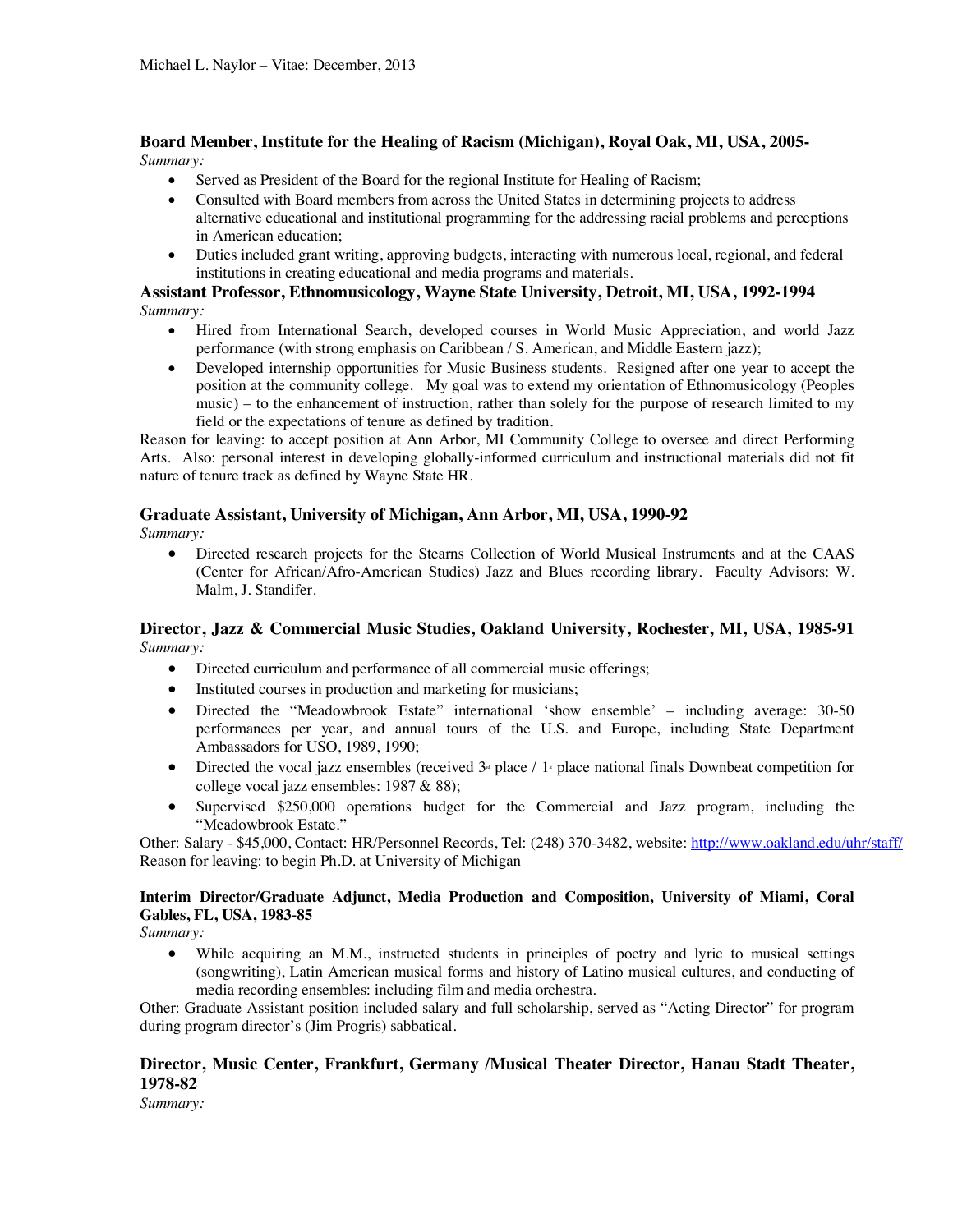- Supervised employees, budgeting, & purchasing, administered expansion of facilities, and programming for American/German Music Center (collaborative of U.S. & German governments);
- Included production of American Music Concert Series with guest artists and German/American culture exchange programming;
- Conducted American Musicals and English Language Opera Orchestra and Chorus, served as Musical Director for 4-6 production annually.

Other: contact - Frankfurt Personnel Office: Hansaallee 132, 60320 Frankfurt am Main, Germany +49 69/5487567 / Personnel records: Civilian AF/NAF for Hanau – ask for reference to Hanau base (if still active)

# **Publications**

#### **Textbooks/Books:**

## *Current:*

*"Our World: Insider/Outsider Perspectives and Cultural Competency Training,* Great River Publishing, Dubuque, IA (multi-media textbook publication) Currently in process: Five Unit text that incorporates core cultural competency skills, mindsets, and disciplines in an engaging and creative/arts and creative writing/media production and student discussion format.

Note: the goal of this text is to create a community collaborative vision of cultural competency and literacy with special focus on cultures most mis-represented and therefore, most essential to Diversity, equity, and inclusion. Publication goal: January – April, 2020

*"Our Musical World: Exploring Humanity's Creative Diversity"* c. 2012, Visions & Vibrations International, LLC – in conjunction with 501c3 non-profit: The World Center for Creative Education (WCCE) *Summary:*

- Completed design of five E-multi-media e-Publications that include mini-documentaries produced through student internships created by funding from prior text project. Films are uploaded on YouTube: see "ourworldvvi" – and are embedded in Ebooks. Books: 1-5 are currently available on i-Books, Amazon and have been used in face-to-face and DL delivery (college/university) since September – 2012.
- Currently: Working with website developers to create an internet site that allows for film, music, and visual art upload and critiquing by students and faculty. The site will also provide opportunities for students and faculty to "publish" or produce media and receive valuable critiquing in a respectful manner.

*"The Educator's Role in Cultural Healing and the Sacred Space of the World Music Classroom,"* Léonie E. Naylor, L.P.C. /Michael L. Naylor, Ph.D. in The Oxford Handbook of Medical Ethnomusicology, Oxford Publications, released September, 2008. Edited by: Benjamin D. Koen, Ph.D.

### *"Our Musical World: Creative Insights into a Planet's Cultural Diversity"* c. 2008, Visions & Vibrations International, LLC

*Summary:* A 580 page text and 4 musical CDs (80 musical examples) was created after interviews with 125 musicians, educators, and artists (photography/visual art) from nearly eight-two cultures in most regions of the world to address mis-perceptions of history, race, culture, and the creative process as may benefit Western students/English-speaking students. Based on the conducted interviews, music is used as a window to global awareness, acquisition of life-skills, and deeper understanding of the creative process and history of cultural fusion or creolization. Topics of the text also include: understanding symbolism and power of creative intuition, value and bias formulation, the inter-connection of religion to music/art, the interrelationship of the culture's history to their musical values, and the interconnectivity of music to community rituals which mark the life cycle. The text includes over 500 photographs, which reinforce the inter-disciplinarity between music and the other arts.

*"Music Theory Workbook:Practical Applications of track-system Music Theory to Student Goals,"* c.2006 Huron Valley Publications, Ann Arbor, MI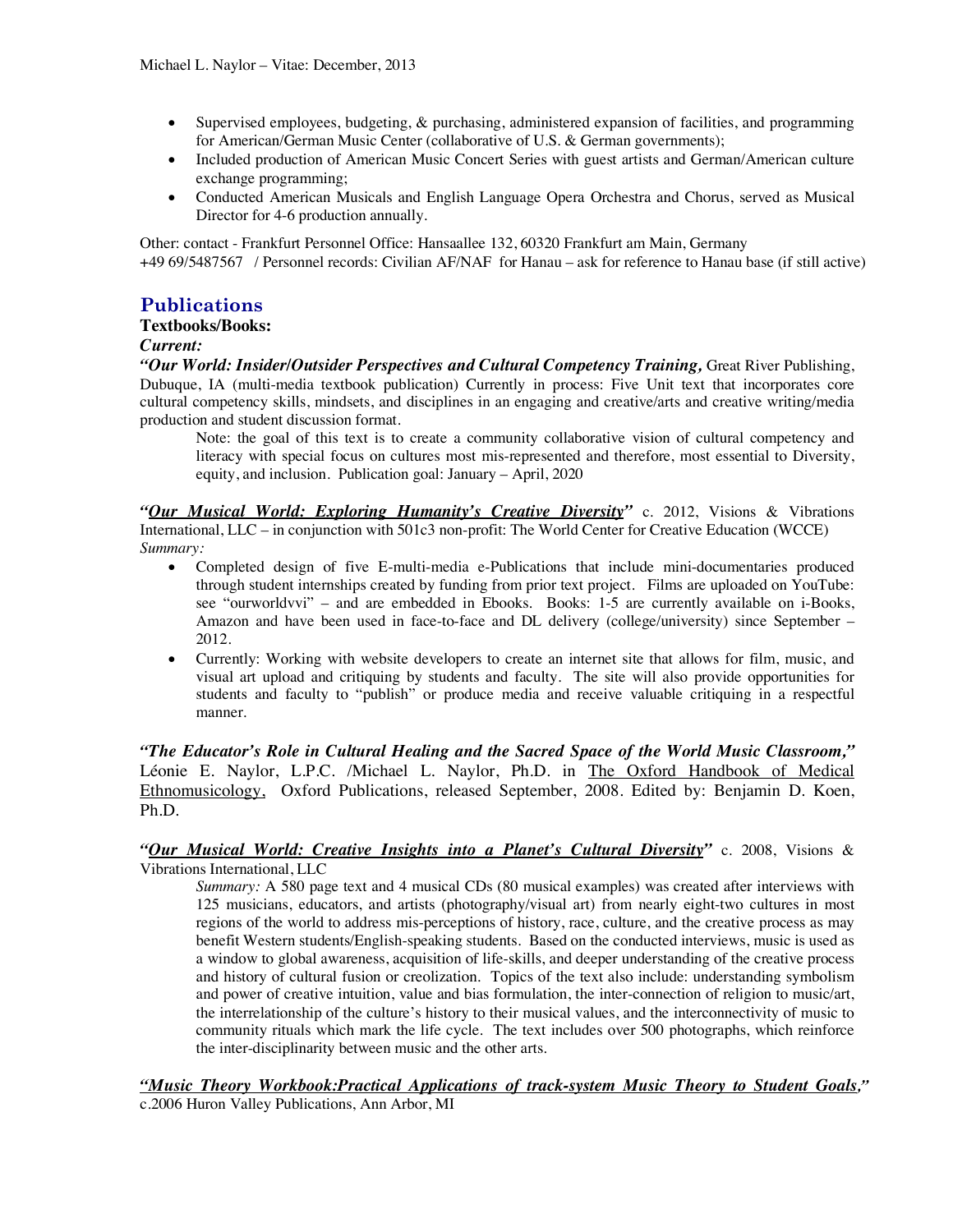*Summary:* Developed a unique system for individualizing music instruction in a "track" system. The materials included exercises and instruction based upon student's stated goals in the following interest groups:

Elementary School educators wishing to increase creativity and group interaction in classroom instruction (elementary school), professional training for jazz/commercial musicians [two levels: hobby and professional], & standard university-transfer preparatory music theory.

*"Exploring the Creativity in Culture… through the World of Music,"*c.1998, J&P Publications, Ann Arbor, MI

*Summary:* This text was created to teach students the value of being "creative" through and understanding of music. The text is more suited for students 15-22 years of age and includes three professionally produced CDs. It was a pre-cursor to "Our Musical World." (see above)

## **Presentations:**

*You can't Sing that Song? Why the Academy must Systematically Un-Teach "White Privilege"* Program Summary: The average white male has seldom if ever been a "minority," has yet to learn to sacrifice to "heal racism" and as a result, all institutions, Universities included, suffer from maligned privilege. The way out: require "sacrifice" from our Universities in reversing privilege in all its forms, and increase the strength of the message, that institutional transformation must be led by sacrificial responses from "white males." Men of Color Symposium, 4/13/19, University of Michigan, USA

*"Imperialism, Capitalism & the Destruction of a Planet: insights into cultural values as regards Global Warming" presented: Climate Summit,* Washtenaw Community College, March, 2019

*"Cultural Equity & the Academy" Insights into curriculum reform for University/college curriculum to include: diversification, multi-cultural asset consideration, and special emphasis of multiple intelligence delivery and assessment,* London, Eng. 2014, Cleveland, OH, 2014, Paris, France, 2016, Ann Arbor, MI [3], 2018

*"Infusing Global & Multiple Intelligence Content into Higher Ed. Curriculum," Strategies and techniques for building media-enhanced e-Publications that address global changes in learning needs and delivery models.* Key-Note Seminars and Workshops: MIIC Midwest National Convention, Terra-State Community College, MIIC Annual "Student Success Summit" Lansing, MI, Jan. 2013-Sept. 2013.

*"Healing Cultural Imperialism: Art Education in the Context of World,"* Key-note Seminar, ISME (International Association of Music Educators), Bologna, Italy, July 2008

*"The Legacy of 'Race' and 'Nation:' Dialoguing the 'Re'-perception of Global Cultural Exchange and Creolization***,"** STP&A (Social Theory, Politics, & the Arts) Conference and Full-length Article, Vienna, Austria, July - 2006

*"Heeding the Creole Voice: Alternatives to race and nation as identifiers of cultural value"* Image and Narrative: Issue 10, Visualization of the Subaltern in World Music, On Musical Contestations Strategies, Belgium, 2005

*"The Creativity in Culture: Creolization in the Musical Genres of the Seychelles Islands,"* presentations based on dissertation published: c.1997, University of Michigan Publication, Ann Arbor, MI (Dissertation publication), state colleges & universities: Michigan, Ohio, Pennsylvania, Iowa, California – 1998- 2001.

*Summary*: presentations focused on the Ph.D. dissertation concerning using music to explain the 'ageold' phenomena of cultural exchange and creativity in the contact and mixing of ethnic groups. The Seychelles Islands (Indian Ocean) represented a perfect model of creolization and the transformation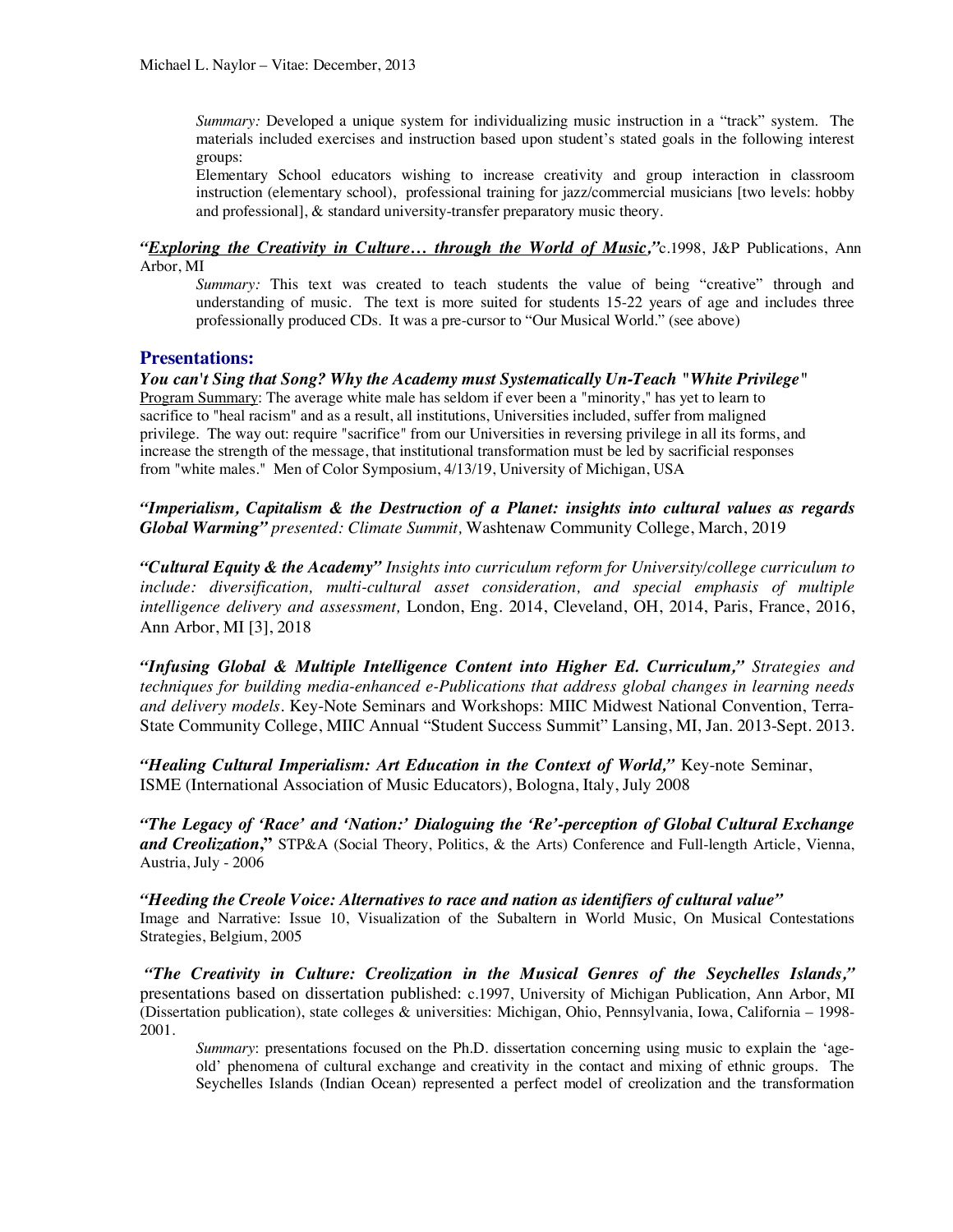from racial/ethnic separatist-thinking, to a perception of the "creole" as a unique and relevant replacement of the human condition less attached to racial/national identifiers.

**"'When have we** *not* **been** *Multi-cultural,***'** *a re-examination of history from the perspective of the ancient tradition of multi-cultural exchange."* Presented at Conferences (ABS, SEM): Detroit, Atlanta, New York, Chicago, Toronto, and Toledo, OH, USA/CANADA, 2002- 2005.

*"The Creative Community: a look at the potential of the arts to establish healthy community in the 21<sup>st</sup> century.*" Presented: Detroit, Ann Arbor, MI, 2005-present

*"The History of racism and the history of racial unity: two simultaneous paradigms of human history."* Presented ABS Conferences: Detroit, Atlanta, USA, 2001-2003.

*"The 'Art Ensemble:' a Model of Artistic Consultation,"* European Youth Conference, Brno, Czech. Republic, 2000, 2002, 2006.

#### **Performance/Production**

#### **Documentary film production, 2005- present**

Completed filming and editing on "small segment" films for presentation in multi-cultural performance presentations (see "OMW" project above). Completed series of thirty-one professional film storyboards and production for "Our Musical World" film series (mini-documentaries for inclusion in e-Pub 3 design).

#### **Motorcity Samba – collaborative multi-ethnic jazz ensemble, 1994-2000**

Composed, performed with own Detroit-area jazz ensemble for concerts and at jazz festivals including: Ann Arbor Jazz & Blues Festival, Detroit Montreux Jazz Festival, WCC Fall and Spring Jazzfests, Ann Arbor "top of the park" Concert Series.

#### **Studio performer/composer-arranger, Detroit, MI, 1985-1998**

Composed/arranged Jazz Orchestra compositions, jingles, documentary film scores, and songs for: WCC Jazz Orchestra, Wayne State World Music Ensemble, University of Michigan – Creative Jazz Orchestra, composed and performed Jingles for: Little Ceasar's Pizza, Tubby's Submarines, the U.S. Marine Corps, local Automobile companies, Ford Motor company, etc.

#### **Studio performer, Miami, FL area, 1976-77/83-85**

Performed with local jazz musicians (primarily jazz vocalist), played in orchestras behind: Dizzy Gillespie, Julio Iglesias, Debbie Reynolds, Frank Sinatra, Tom Jones, the Four Tops, Stylistics, the Manhattens, Jose Luis Rodriquez, Raphael, Curtis & Carmen Lundy, and Ira Sullivan; toured with Miami Sound Machine, Bee-Gees, Miami Concert Band (Middle Eastern/Europe tour: included- Montreux Switzerland Jazz Festival with the Brecker Brothers, Cyprus, Syria, Jordan, Egypt, Tunesia and Paris), and Louie Bellson Big Band; composed and performed jingles for: Publix supermarket, Variq Airlines (Brazil), WLGI Radio; performed numerous jingles with jingle/back-up group (which included Jon Secada as tenor).

#### **Jazz Performer /Composer / Conductor Germany (European market), 1977-83**

Performed in 'avant-garde' jazz ensemble: "Ominous Mirage" as well as toured/performed with Peter Giger's 'Family of Percussion,' and 'Solamente una Gran Familia' – World music tour for UNICEF of: Uruguay, Paraguay, Argentina, Bolivia, Peru, Equador, Columbia, & Venezuela (six month tour); Arranged music for Hessicher Rundfunk (State of Hessen) radio jazz orchestra,

#### **Musical Theater: Music Director/Conductor/Arranger, Hanau Stadt Theater Germany (European market), 1977-82**

Arranged orchestral scores for original "music reviews" and conducted musical theater for Hanau Stadt Theater; Performed and/or traveled with Celia Cruz, Fania All-Stars, and Dizzy Gillespie (one week).

#### *Other areas of expertise & experience:*